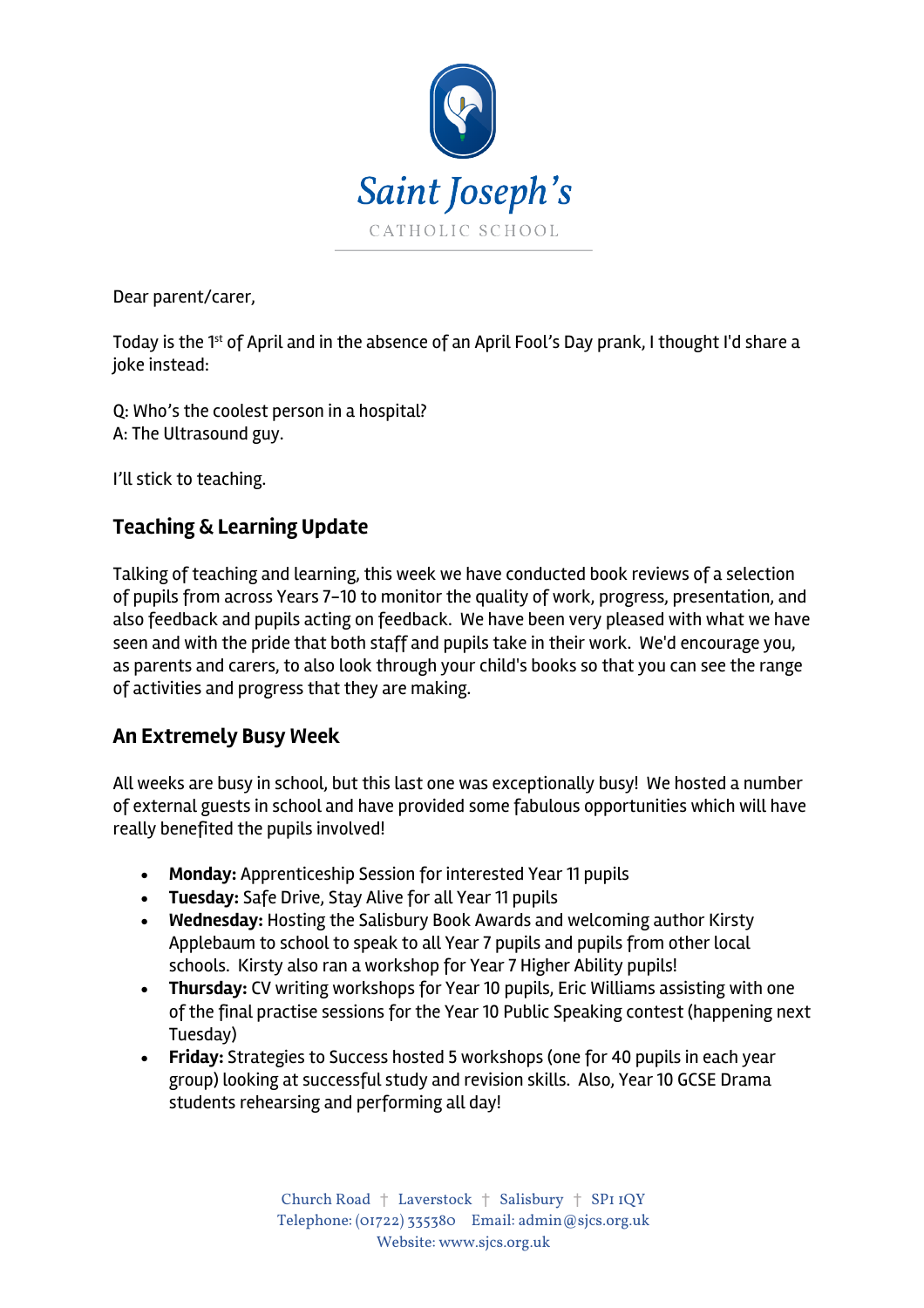

## **Uniform**

With the onset of the warmer weather (past couple of days are the exception!), after Easter coats will no longer be permitted to be worn inside the school building. We have allowed this to happen during the winter due to having windows open for ventilation purposes however, after Easter classrooms will be at a suitable temperature not to have to wear coats indoors.

Also, may I take this opportunity to remind you that hoodies and jumpers are not part of the school uniform.

# **Sports for Champions**

Next Tuesday, we welcome Commonwealth Games athlete Robert Mitchell representing Sports for Champions. He will be leading our pupils in lots of activities and our aim is to raise a minimum of £520 which will go towards Sports for Champions UK and anything above this amount will be split 60/40, with 60% coming back to the school sports department.

The morning visit will last from 9am – 12.30pm with each year group going through in 40 minutes intervals. Pupils will be attending school in PE kit that day and, as part of the fundraising, we're asking for a £1 for the privilege of not having to get changed from uniform into PE kit and back again! Donations can be made via the school gateway app from Monday onwards and we'll also be collecting on the day.

Many thanks for the sponsorship that you have sourced already for this initiative.

## **Arrangements for Next Friday**

Next Friday is the last day of term. We will be finishing after afternoon registration (12:15). It will be a non-uniform day and we will be asking for donations to go towards the Ukraine fundraising that we have undertaken this term. You will be able to donate via the school gateway from Monday onwards or pupils can donate in person on entry to school on Friday.

#### *Transport for next Friday:*

There will be town buses provided by Salisbury Reds taking pupils to the city centre. In addition, the 66 bus will pick up at 12:22 and the Tourist bus to Winterslow will be leaving at 1pm.